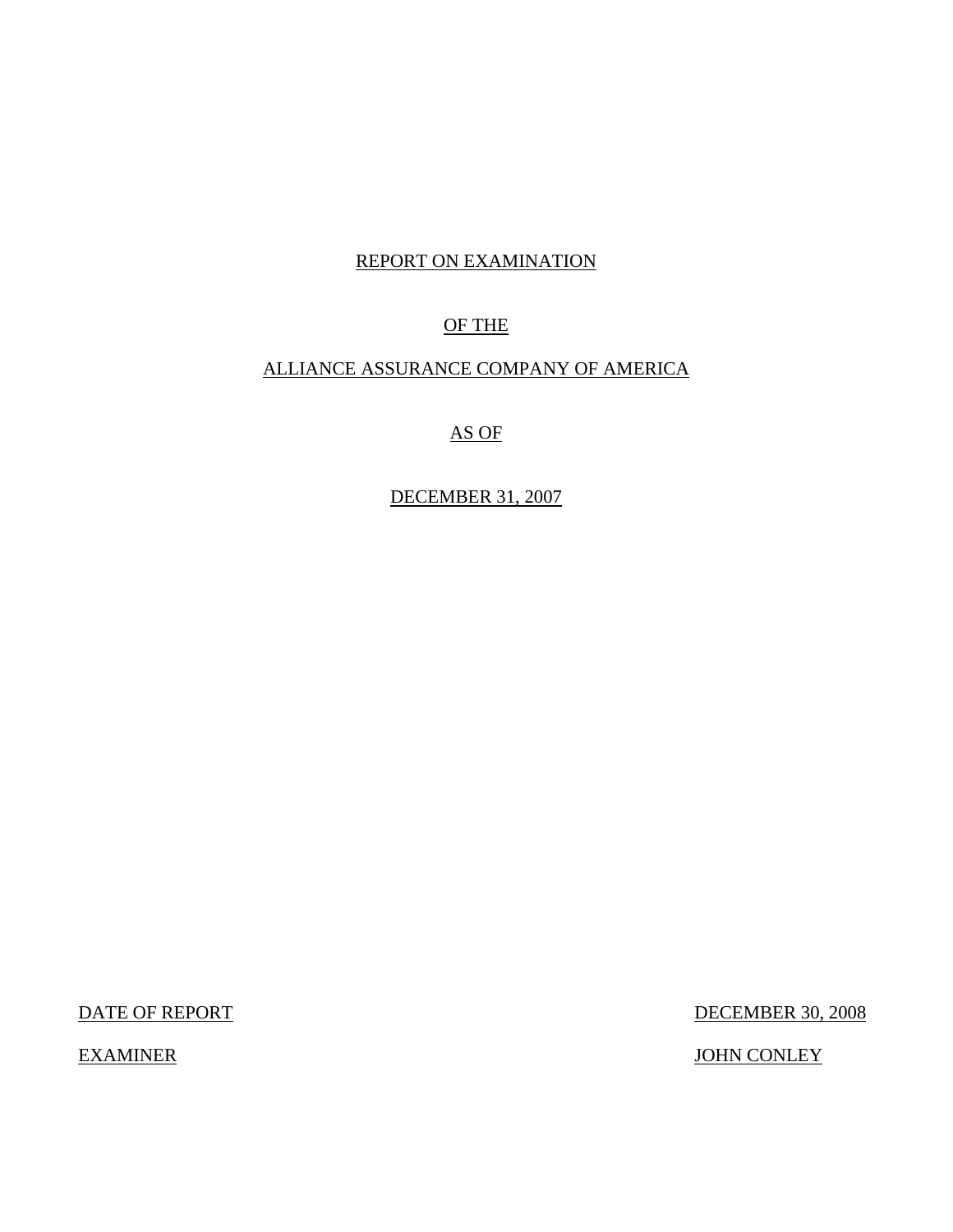# TABLE OF CONTENTS

# ITEM NO. PAGE NO.

| $\mathbf{1}$ | Scope of examination                                                                                                          | 2                     |
|--------------|-------------------------------------------------------------------------------------------------------------------------------|-----------------------|
| 2.           | Description of Company                                                                                                        | 2                     |
|              | A. Management<br>B. Territory and plan of operation<br>C. Reinsurance<br>D. Holding company system<br>E. Accounts and records | 3<br>5<br>6<br>6<br>8 |
| 3.           | <b>Financial statements</b>                                                                                                   | 10                    |
|              | A. Balance sheet<br>B. Underwriting and investment exhibit                                                                    | 10<br>11              |
| 4.           | Losses and loss adjustment expenses                                                                                           | 12                    |
| 5.           | Compliance with prior report on examination                                                                                   | 12                    |
| 6.           | Summary of comments and recommendations                                                                                       | 14                    |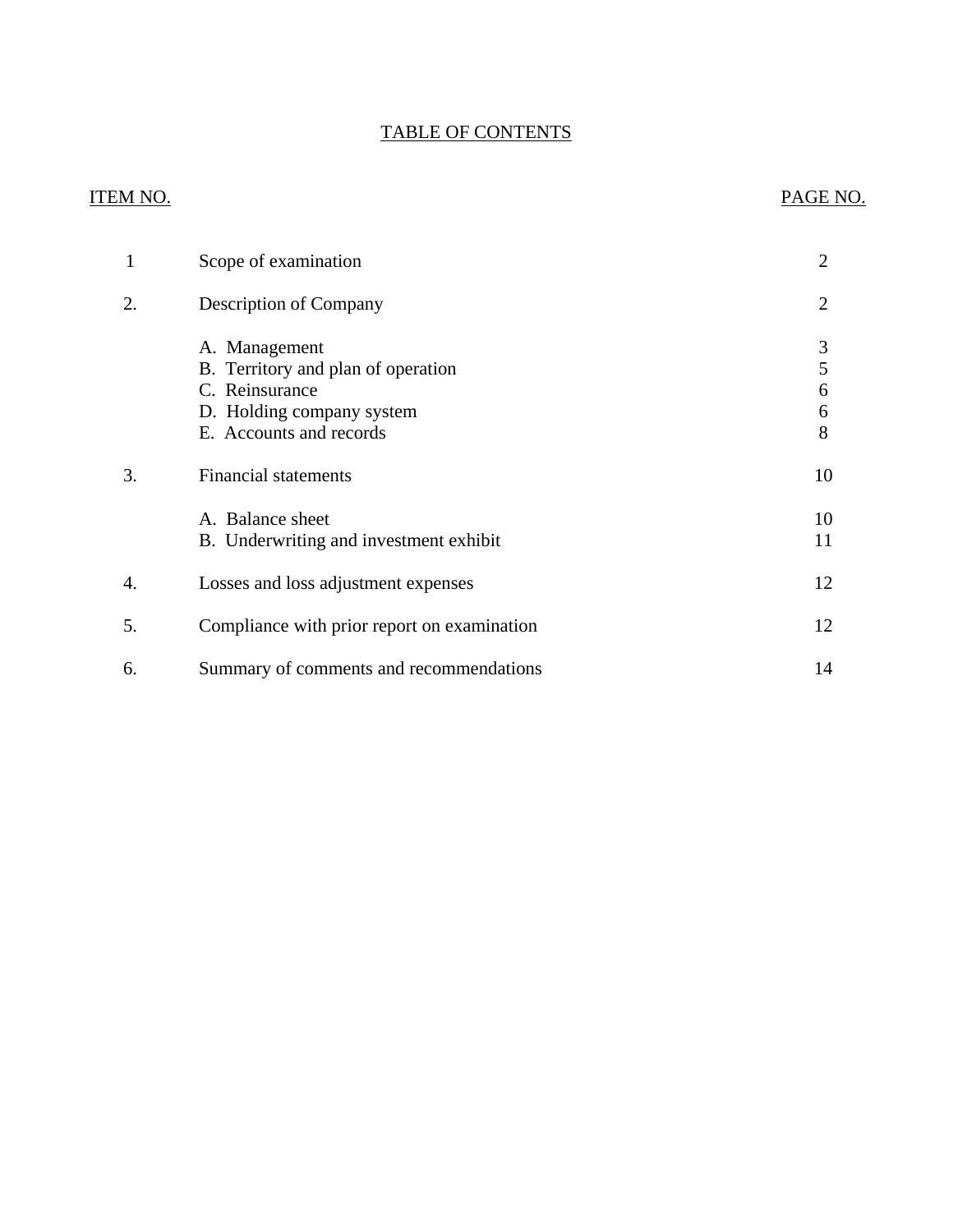

December 30, 2008

Honorable Eric R. Dinallo Superintendent of Insurance Albany, New York 12257

Sir:

Pursuant to the requirements of the New York Insurance Law, and in compliance with the instructions contained in Appointment Number 22814 dated August 18, 2008 attached hereto, I have made an examination into the condition and affairs of Alliance Assurance Company of America as of December 31, 2007, and submit the following report thereon.

Wherever the designations "the Company" or "Alliance" appear herein without qualification, they should be understood to indicate Alliance Assurance Company of America.

Wherever the term "Department" appears herein without qualification, it should be understood to mean the New York Insurance Department.

The examination was conducted at the offices of the New York State Insurance Department located at 25 Beaver Street, New York, NY 10004.

The Company's statutory home office is located at One Chase Plaza, 38<sup>th</sup> floor, New York, New York 10005.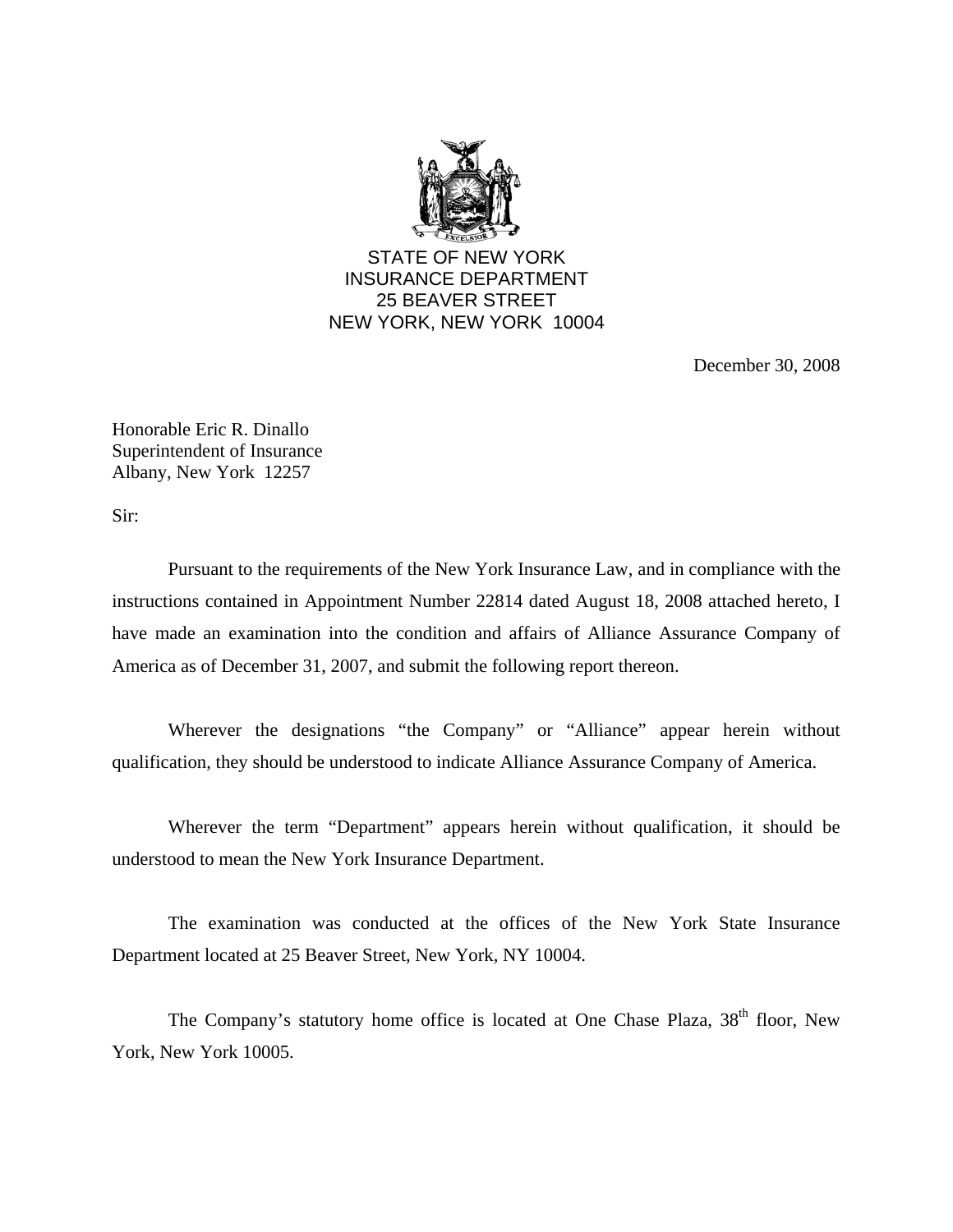## 1. **SCOPE OF EXAMINATION**

<span id="page-3-0"></span>The previous examination was conducted as of December 31, 2002. This examination covered the five year period from January 1, 2003 through December 31, 2007, and comprised a complete verification of assets and liabilities as of December 31, 2007. The examination included a review of income, disbursements and Company records deemed necessary to accomplish such analysis or verification and utilized, to the extent considered appropriate, work performed by the Company's independent accountants. A review or audit was also made of the following items as called for in the Examiners Handbook of the National Association of Insurance commissioners ("NAIC"):

> History of Company Management and control Corporate records Territory and plan of operation Accounts and records Financial statements

This report on examination is confined to financial statements and comments on those matters, which involve departures from laws, regulations or rules, or which are deemed to require explanation or description.

# **2. DESCRIPTION OF COMPANY**

The Company was incorporated on July 26, 1991 under the laws of the State of New York to serve as the vehicle for the domestication of the United States Branch of the Alliance Assurance Company Limited, London, England ("the Branch"). The Company assumed all of the assets and liabilities of the Branch and commenced business on January 1, 1992. The Company was a member of the Royal and Sun Alliance and the ultimate parent was Royal & Sun Alliance Insurance Group plc, a UK company.

Effective July 1, 2000, the Company entered into a Reinsurance Assignment and Assumption Agreement with Globe Indemnity Company ("Globe"), an affiliate. Under this agreement, the Company transferred all of its liabilities arising from its operations prior to the effective date, along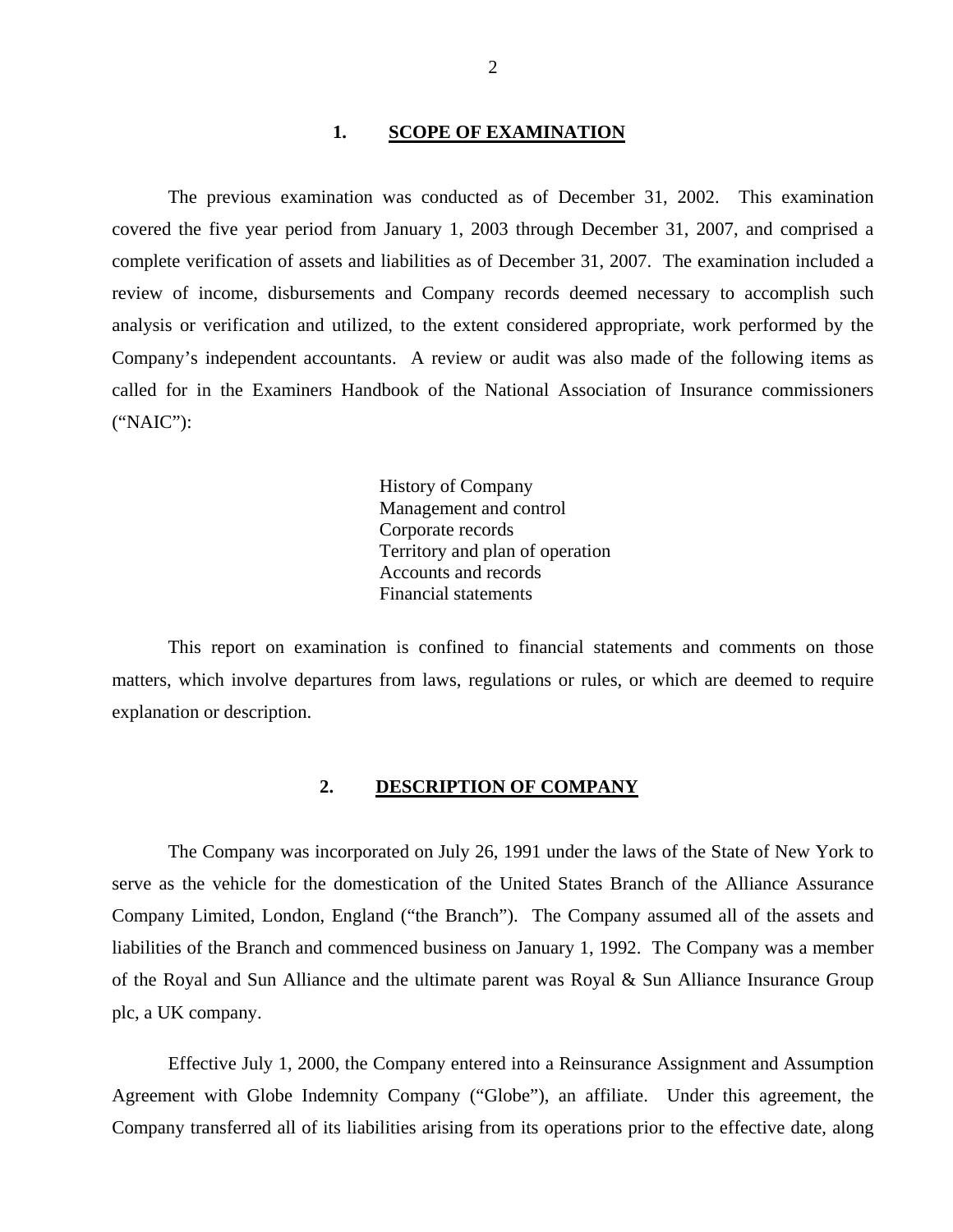with an equal amount of assets to Globe. The Reinsurance Assignment and Assumption Agreement was done to prepare the Company for sale

On January 23, 2001, Eastern Casualty Insurance Company ("Eastern Casualty"), a Commonwealth of Massachusetts domiciled insurer, purchased Alliance Assurance Company of America as a shell.

In 2005, the Company reduced its capital stock from \$5,000,000 to \$3,000,000 and its gross paid in and contributed surplus from \$5,700,000 to \$3,420,000 pursuant to a stock redemption and retirement plan. The stock redemption reduced the number of outstanding shares from 100 shares to 60 shares. Additionally, in 2005 the Company paid an extraordinary stock dividend to its parent in the amount of \$2,604,268. The stock redemption and retirement plan and extraordinary dividend were approved by the Department on May 26, 2005.

At December 31, 2007, capital paid in is \$3,000,000 consisting of 60 shares of \$50,000 par value per share common stock. Gross paid in and contributed surplus is \$3,420,000. Gross paid in and contributed surplus and/or capital paid in decreased by \$2,280,000 during the examination period, as follows:

| Year | Description                                     | Amount      |
|------|-------------------------------------------------|-------------|
| 2003 | Beginning gross paid in and contributed surplus | \$5,700,000 |
| 2005 | Stock redemption                                | (2,280,000) |
| 2007 | Ending gross paid in and contributed surplus    | \$3,420,000 |

Subsequent to the examination date, on October 16, 2008, the Company was acquired by WRM America Holding Company LLC ("WRM"). The Application for Acquisition of Control was submitted to this Department on May 29, 2008 and was approved pursuant to the provisions of Section 1506 of the New York Insurance Law and Part 80-1.6 of Department Regulation 52. The Company's name was subsequently changed to WRM America Indemnity Company.

## A. Management

Pursuant to the Company's charter and by-laws, management of the Company is vested in a board of directors consisting of not less than thirteen nor more than twenty-one members. The board met four times during each calendar year. At December 31, 2007, the board of directors was comprised of the following thirteen members: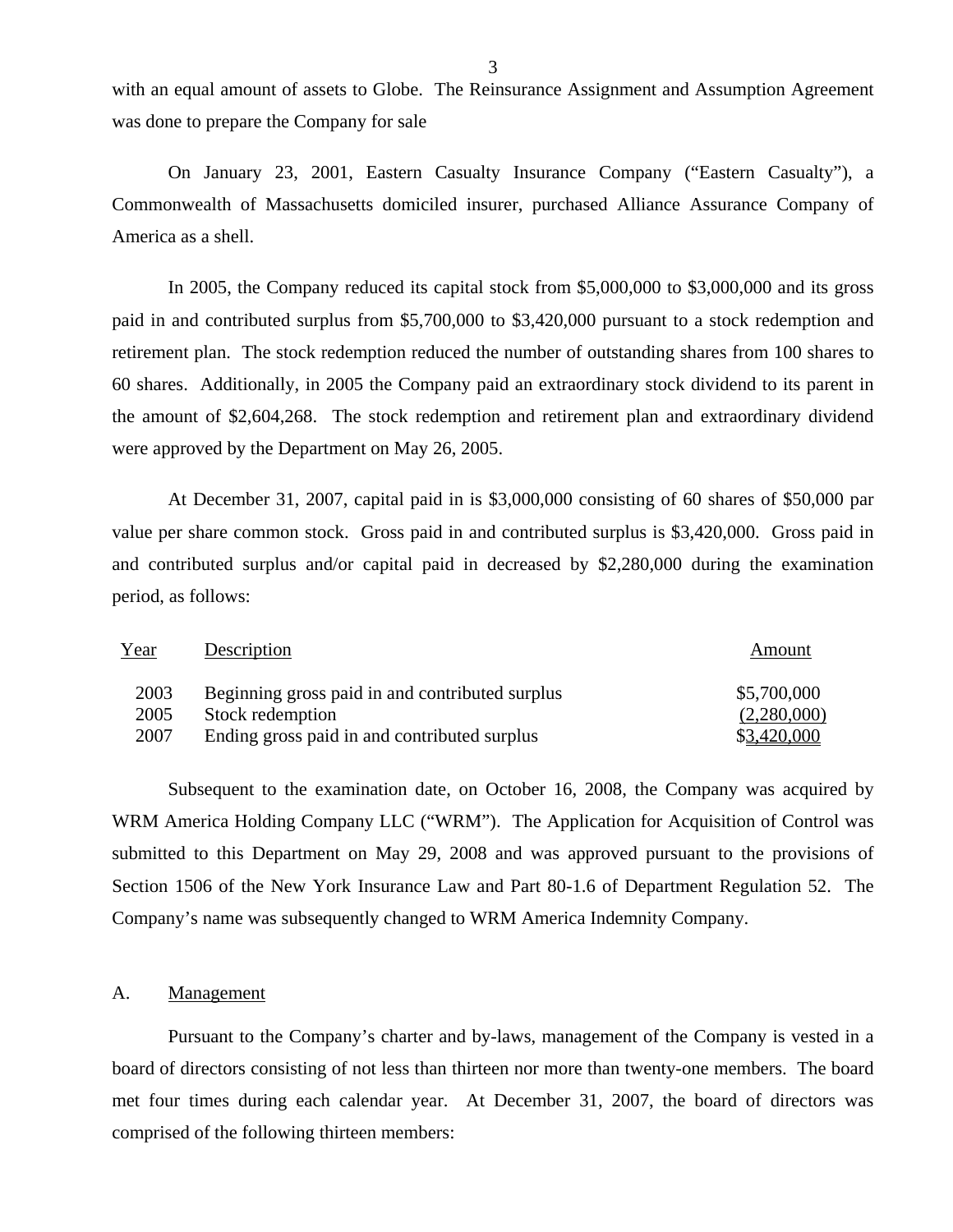West Roxbury, MA

Worcester, MA

Andover, MA

Kerri Hollenkamp Claims Adjuster,

Dennis M. Kass Vice Chairman

New York, NY Star Financial

Stewart A McIntire Vice President.

Carl F. Schmitt **Attorney**,

John F. Sweeney Attorney,

Name and Residence Principal Business Affiliation

Joseph E. Coffey Self Employed Attorney

4

Lori Coonan Claims Adjuster, Auburn, MA Eastern Casualty Insurance Company

Michael Farina Self Employed Consultant

Pamela A. Genelli Vice President, Hubbardston, MA Eastern Casualty Insurance Company

Frederick J. Hansberry Self Employed Consultant

Marlborough, MA Eastern Casualty Insurance Company

New York, NY **J.P.** Morgan Fleming

Henry C. Lodge, III Executive Vice President,

Melrose, MA Eastern Casualty Insurance Company

Mary Jane Peoples Executive Vice President, Hopkinton, MA Eastern Casualty Insurance Company

James A. Radley President, Chief Executive Officer and Owner, Dedham, MA Eastern Casualty Insurance Company

Stow, MA McNamara & Associates

New York, NY Morgan & Finnegan, LLP

A review of the minutes of the board of directors' meetings held during the examination period indicated that the meetings were generally well attended with the exception of John F. Sweeney, Henry C. Lodge III, Dennis M. Kass, and Carl Schmidt, each of whom attended less than 50% of the meetings for which they were eligible to attend. It is noted that subsequent to the examination date, the Company was acquired by WRM and the entire board was replaced.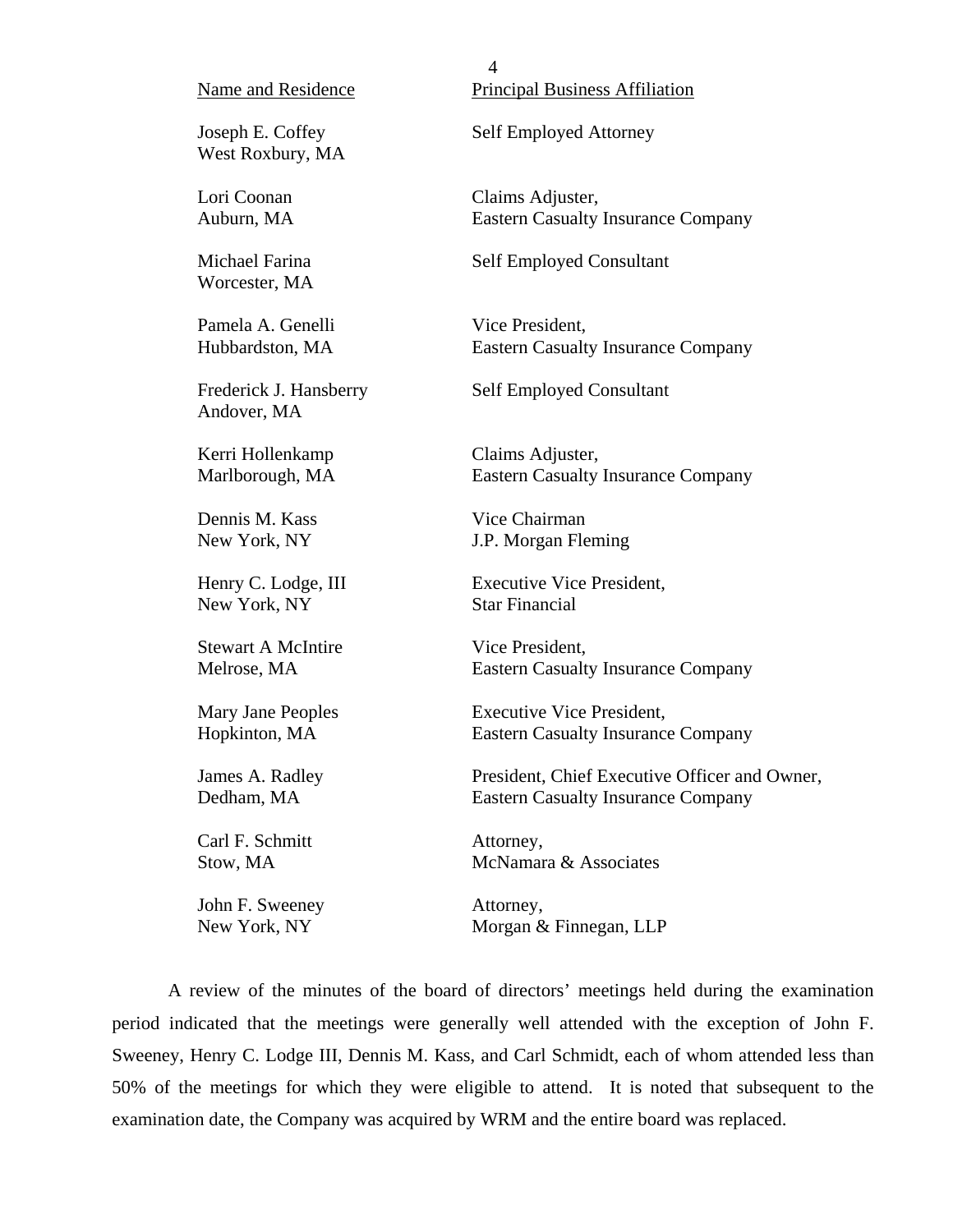As of December 31, 2007, the principal officers of the Company were as follows:

Name Title

James Albert Radley Mary Jane Peoples Joseph E. Coffey

President and Treasurer Vice President **Secretary** 

## B. Territory and Plan of Operation

As of December 31, 2007, the Company was licensed to write business in thirty-three states and the District of Columbia. Currently, the Company is inactive and has not written any business since its acquisition by Eastern Casualty on January 23, 2001.

As of the examination date, the Company was authorized to transact the kinds of insurance as defined in the following numbered paragraphs of Section 1113(a) of the New York Insurance Law:

| Paragraph | Line of Business                               |
|-----------|------------------------------------------------|
|           |                                                |
| 3         | Accident & health                              |
| 4         | Fire                                           |
| 5         | Miscellaneous property damage                  |
| 6         | Water damage                                   |
| 7         | Burglary and theft                             |
| 8         | <b>Glass</b>                                   |
| 9         | Boiler and machinery                           |
| 10        | Elevator                                       |
| 11        | Animal                                         |
| 12        | Collision                                      |
| 13        | Personal injury liability                      |
| 14        | Property damage liability                      |
| 15        | Worker's compensation and employer's liability |
| 16        | Fidelity and surety                            |
| 17        | Credit                                         |
| 19        | Motor vehicle and aircraft physical damage     |
| 20        | Marine and inland marine                       |
| 21        | Marine protection and indemnity                |
| 22        | Residual value                                 |
| 24        | Credit unemployment                            |

In addition, the Company is licensed to transact such workers' compensation insurance as may be incident to coverages contemplated under paragraphs 20 and 21 of Section 1113(a) of the New York Insurance Law, including insurances described in the Longshoremen's and Harbor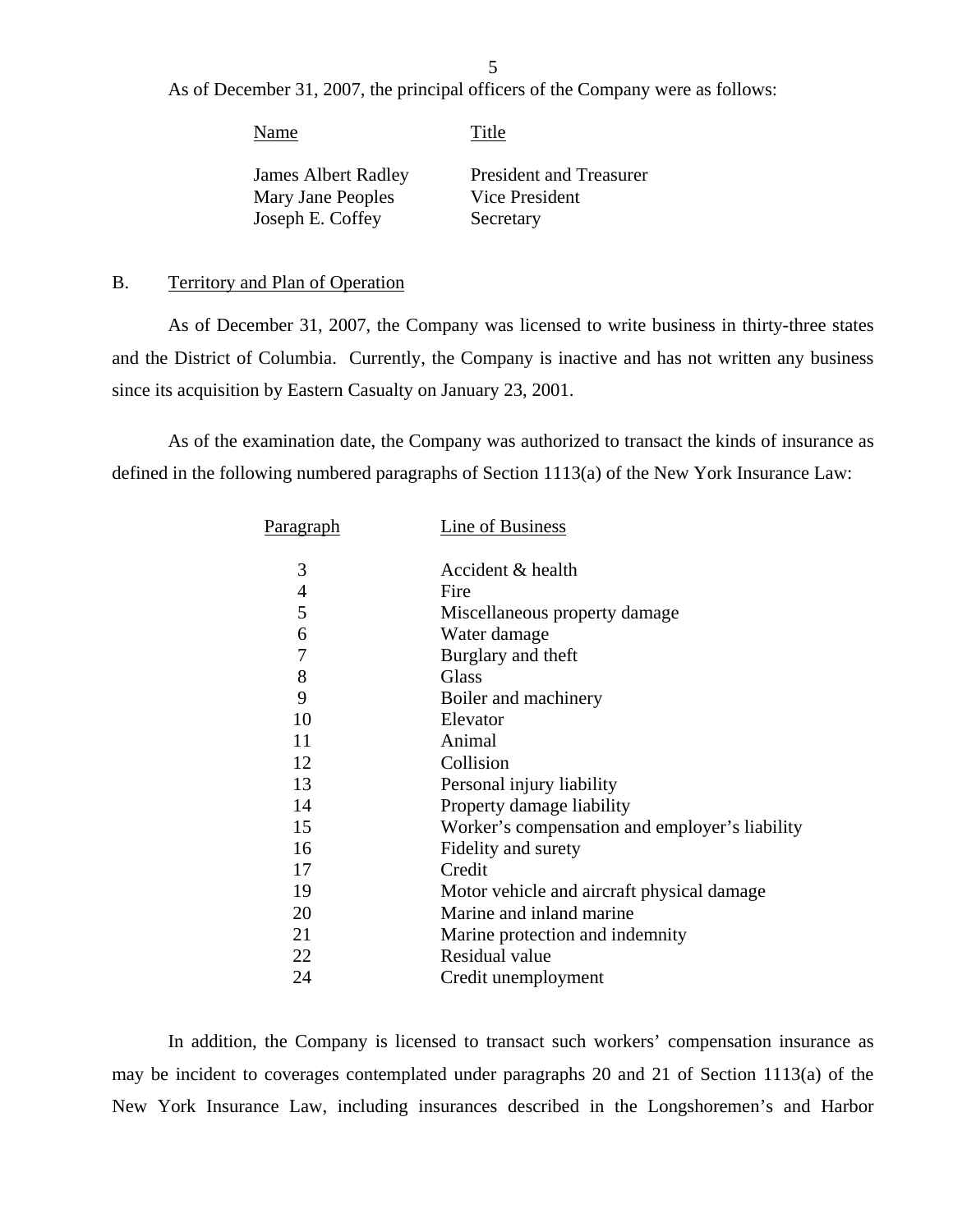<span id="page-7-0"></span>Workers' Compensation Act (Public Law No. 803, 69<sup>th</sup> Congress, as amended; 33 USC Section 901 et. Seq. as amended).

Based on the lines of business for which the Company is licensed and the Company's current capital structure, and pursuant to the requirements of Articles 13 and 41 of the New York Insurance Law, the Company is required to maintain a minimum surplus to policyholders in the amount of \$4,600,000.

## C. Reinsurance

The Company is currently inactive and does not assume or cede any business.

## D. Holding Company System

At December 31, 2007, the Company was a member of the North American Enterprises, Inc. holding company system. The Company was 100% owned by Eastern Casualty Insurance Company, a Massachusetts corporation, which is ultimately controlled by North American Enterprises, Inc.

Subsequent to the examination date, on October 16, 2008, the Company was acquired by WRM America Holding Company LLC ("WRM"). The Application for Acquisition of Control was submitted to this Department on May 29, 2008 and was approved pursuant to the provisions of Section 1506 of the New York Insurance Law and Part 80-1.6 of Department Regulation 52.

Pursuant to Part 80-1.4 of Department Regulation 52, all controlled insurers are required to file an annual holding company registration statement (Form HC-1) within 120 days following the end of its ultimate holding company's fiscal year. As of the date of this report, the Company has not filed a Form HC-1 for 2003, 2004, 2005 and 2006. The Company filed Form HC-1 late for 2007. No recommendation is being made for the failure to file its annual holding company registration statements due to the subsequent acquisition by WRM.

The following is a chart of the holding company system at December 31, 2007: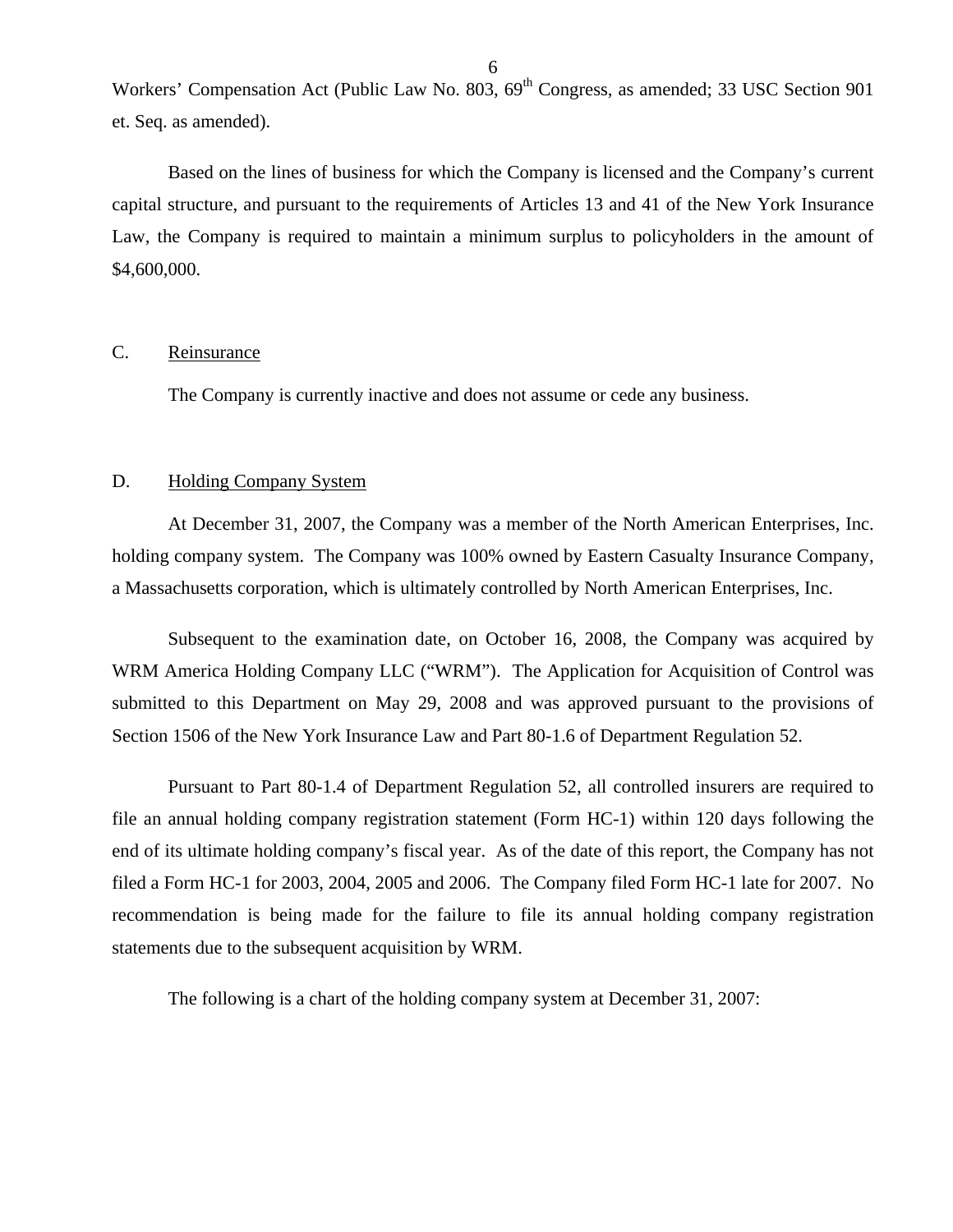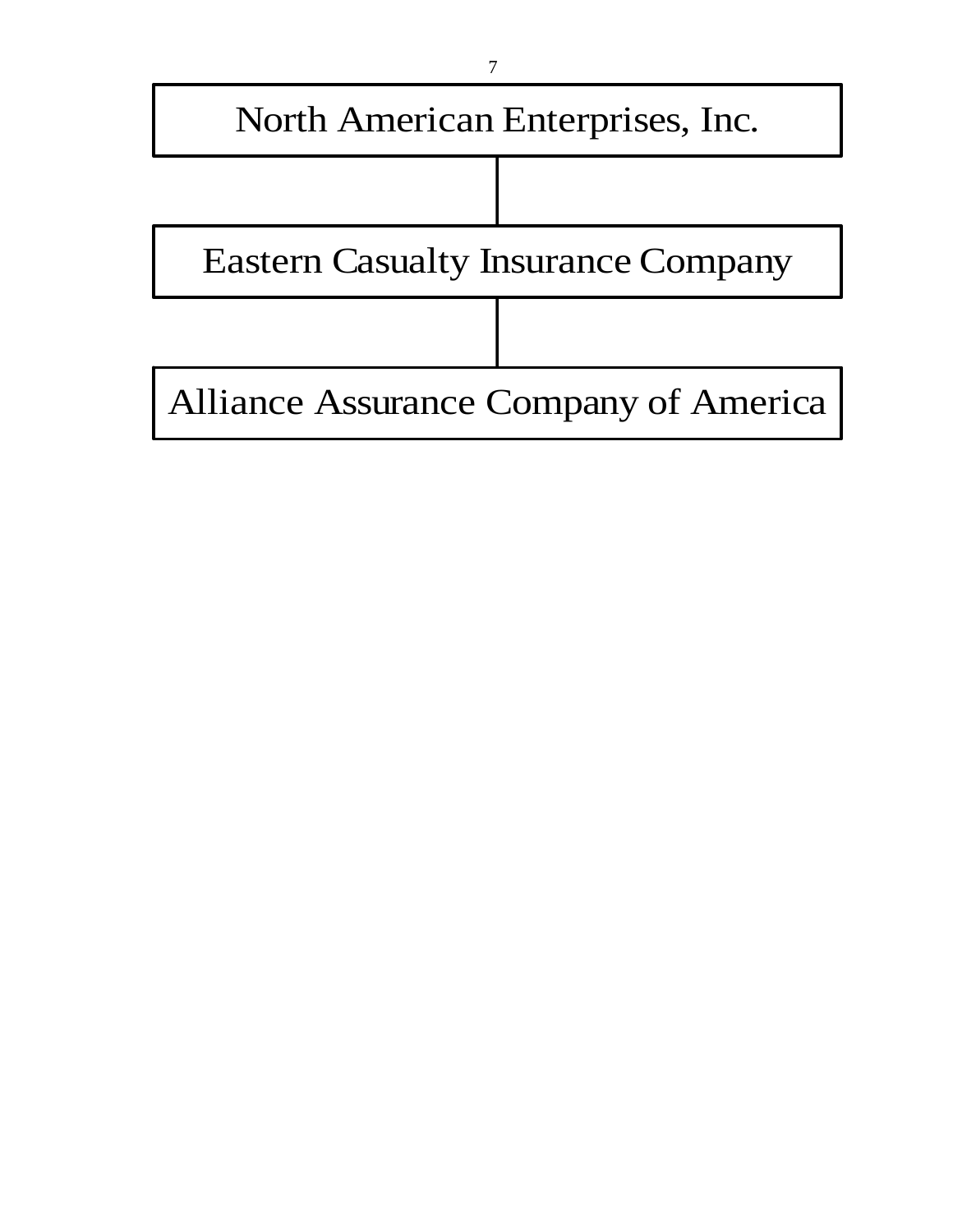## <span id="page-9-0"></span>E. Accounts and Records

### Custodial Agreement

The Company entered into a custodial agreement with Morgan Stanley on March 30, 2007. This agreement did not include any of the recommended NAIC Financial Condition Examiners Handbook safeguards and controls. It is recommended that the Company revise its custodial agreement to include the protective safeguards and controls in accordance with Part 1 General - Section IV(H) of the NAIC Financial Condition Examiners Handbook.

## Annual Statement Discrepancies

A review of the filed annual statement reveals the following discrepancies:

a. State deposits included in Schedule E, Part 3, were understated by a certificate of deposit held by the State of California in the amount of \$130,000, a cash deposit with the State of North Carolina, in the amount of \$84,019 and a certificate of deposit with the State of Oklahoma in the amount of \$10,000.

b. The Statement of Income included in the 2007 Annual Statement reported no premiums earned for 2007. However, Schedule P – Part 1 of the Annual Statement reported Direct and Assumed Premiums earned of \$163,000 in error.

c. The Company stated in the General Interrogatories of the 2007 Annual Statement that the purchase and sale of all investments were passed upon either the board of directors or a subcommittee thereof. The minutes of the meetings of the board of directors did not indicate that the investment transactions were approved by the board of directors or a by a subcommittee thereof.

d. The Company stated in the General Interrogatories of the 2007 Annual Statement that a complete permanent record of the proceedings of the board of directors and all subcommittees thereof was maintained. The Company failed to provide its minutes for the first quarter of 2003 and failed to include a detailed discussion of the matters discussed by members of the board other than the approval of members of the board and minutes of a previous meeting.

It is recommended that the Company exercise greater care in the preparation of its annual statement.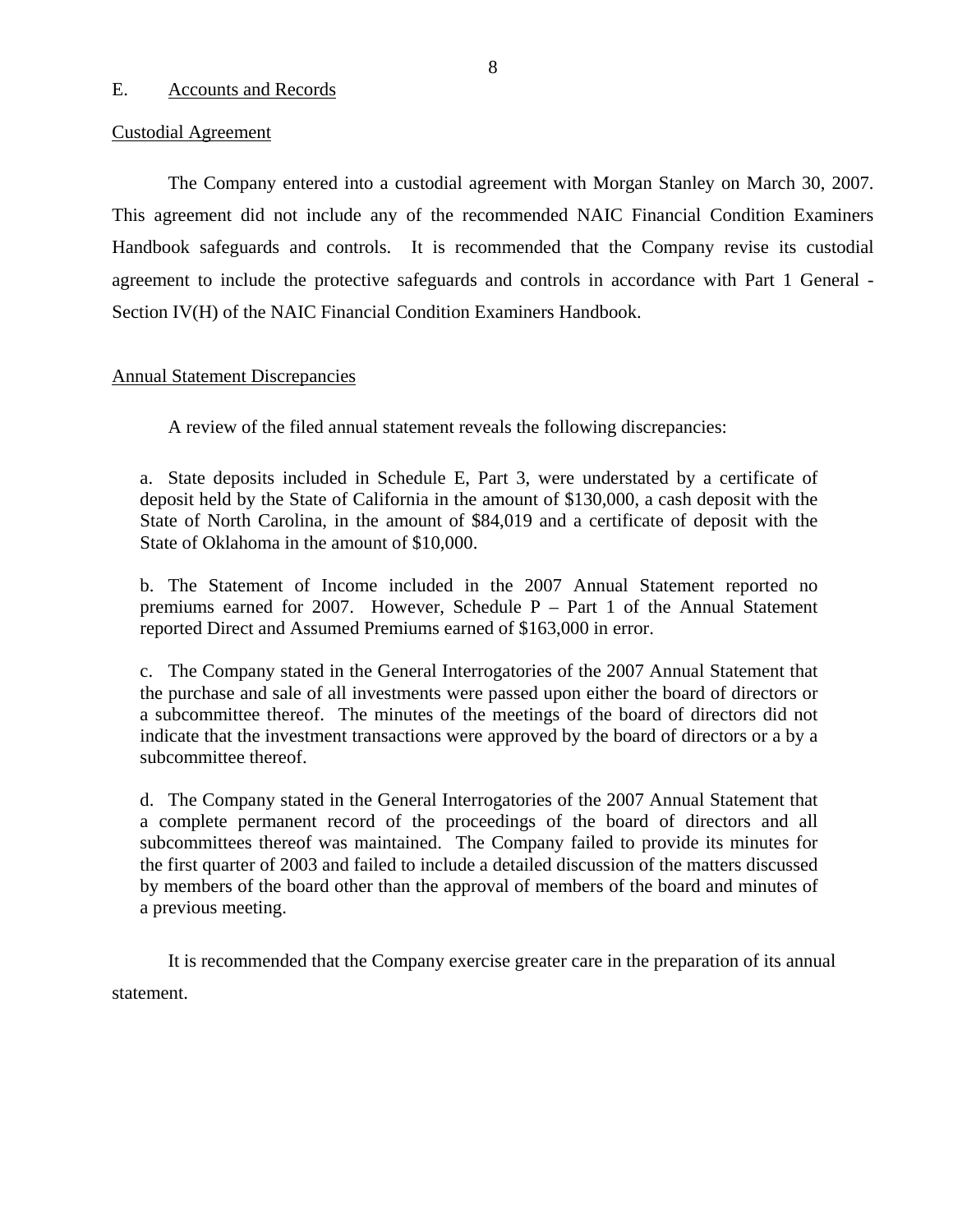## Minimum Capital Investments Pursuant to Section 1402 of the New York Insurance Law

Upon review of the Company's investments, it was noted that the Company does not have the minimum capital investments as required by Section 1402(a) of the New York Insurance Law.

Based on the lines of business the Company is licensed to write, the Company is required to maintain minimum capital investments, as defined in Section 1402(b) of the Insurance Law, in the amount of \$4,600,000; of that amount, 60% or \$2,760,000 must be of the types specified in Section 1402(b)(1) and (2). Our review of Schedules D and DA of the Company's annual statement indicates that the Company's capital investments are deficient by \$1,014,309, as follows:

|                                                  | Minimum     | Company     | Deficiency  |
|--------------------------------------------------|-------------|-------------|-------------|
| 1. Obligations of the U.S. or any agency thereof |             | \$3,585,691 |             |
| 2. Direct obligations of this state              |             |             |             |
| Total Section $1402(b)(1)$ & (2) investments     | \$2,760,000 | \$3,585,691 |             |
| 3. Direct obligations of any state in the U.S.   |             |             |             |
| 4. Obligations secured by first mortgage loans   |             |             |             |
| pursuant to Section $1404(a)(4)$                 |             |             |             |
| Total Section 1402 investments                   | \$4,600,000 | \$3,585,691 | \$1,014,309 |

It is recommended that the Company maintain the minimum required amount of capital investments pursuant to Section 1402 of the New York Insurance Law.

## Filing of a Consolidated Federal Income Tax Return

Upon review, it was noted that the Company filed a consolidated federal income tax return with its parent, North American Enterprises, Inc., and subsidiaries without having a tax allocation agreement approved by this Department. The prior report on examination recommended that the Company execute a formal tax allocation agreement and submit such agreement to the Department. It is noted that the Company was subsequently acquired by WRM and is no longer part of the same holding company; therefore, the recommendation is no longer applicable.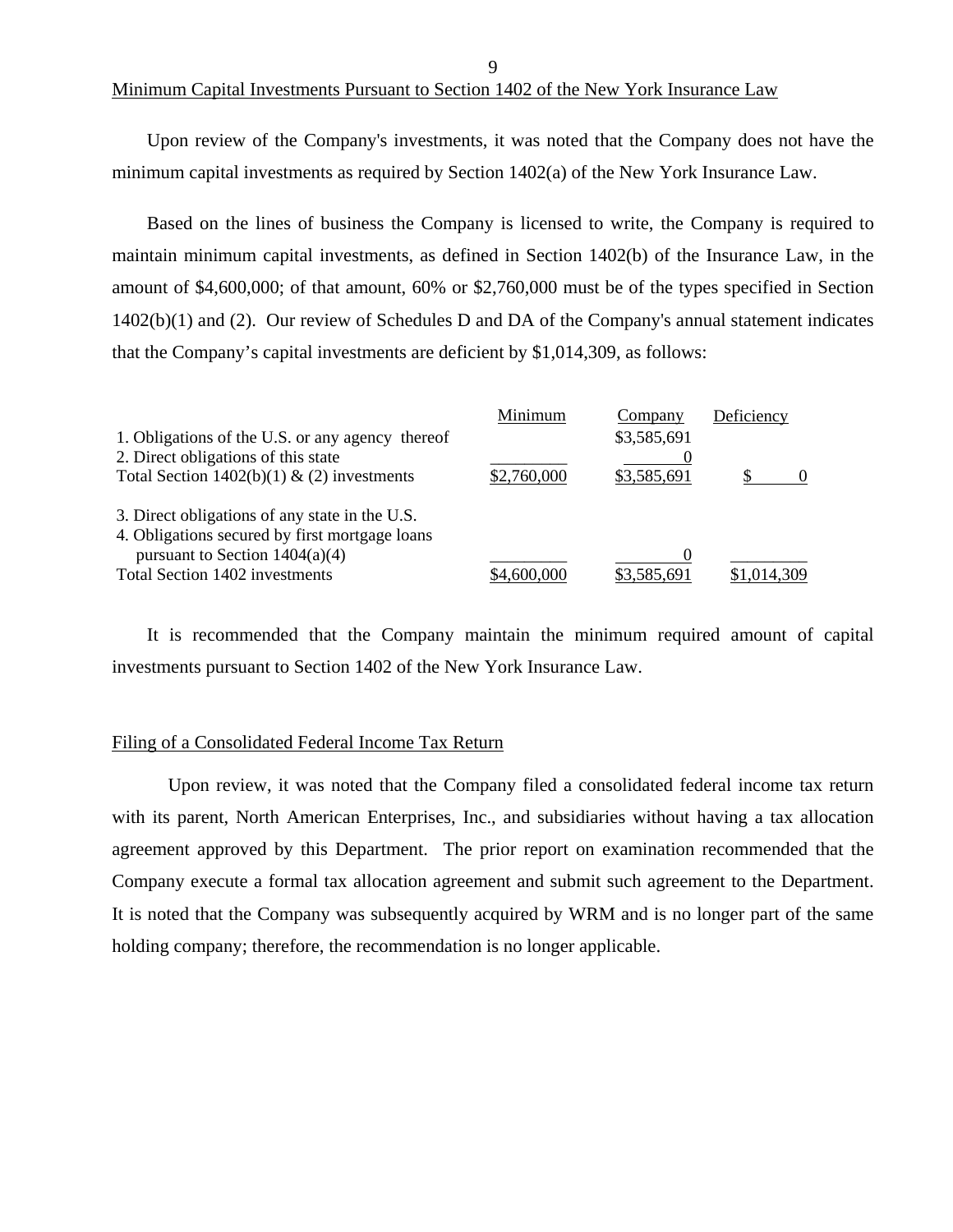## 10  **FINANCIAL STATEMENTS**

# A Balance Sheet

The following shows the assets, liabilities and surplus as regards policyholders as of December 31, 2007 as determined by this examination and as reported by the Company:

| <b>Assets</b>                     | Assets      | <b>Assets Not Admitted</b> | Net Admitted Assets |  |
|-----------------------------------|-------------|----------------------------|---------------------|--|
| <b>Bonds</b>                      | \$5,422,288 | $\theta$                   | \$5,422,288         |  |
| Common stocks                     | 1,425,000   |                            | 1,425,000           |  |
| Cash                              | 267,081     |                            | 267,081             |  |
| Investment income due and accrued | 55,804      |                            | 55,804              |  |
| Total assets                      | \$7,170,173 |                            | \$7,170,173         |  |

# Liabilities, Surplus and Other Funds

| Total liabilities                          |             | \$<br>$\theta$ |
|--------------------------------------------|-------------|----------------|
| Surplus and Other Funds                    |             |                |
| Common capital stock                       | \$3,000,000 |                |
| Gross paid in and contributed surplus      | 3,420,000   |                |
| Unassigned funds (surplus)                 | 750,173     |                |
| Surplus as regards policyholders           |             | 7,170,173      |
| Total liabilities, surplus and other funds |             | \$7,170,173    |

NOTE: The Internal Revenue Service has never audited the Company's tax returns. The examiner is unaware of any potential exposure of the Company to any tax assessment and no liability has been established herein relative to such contingency.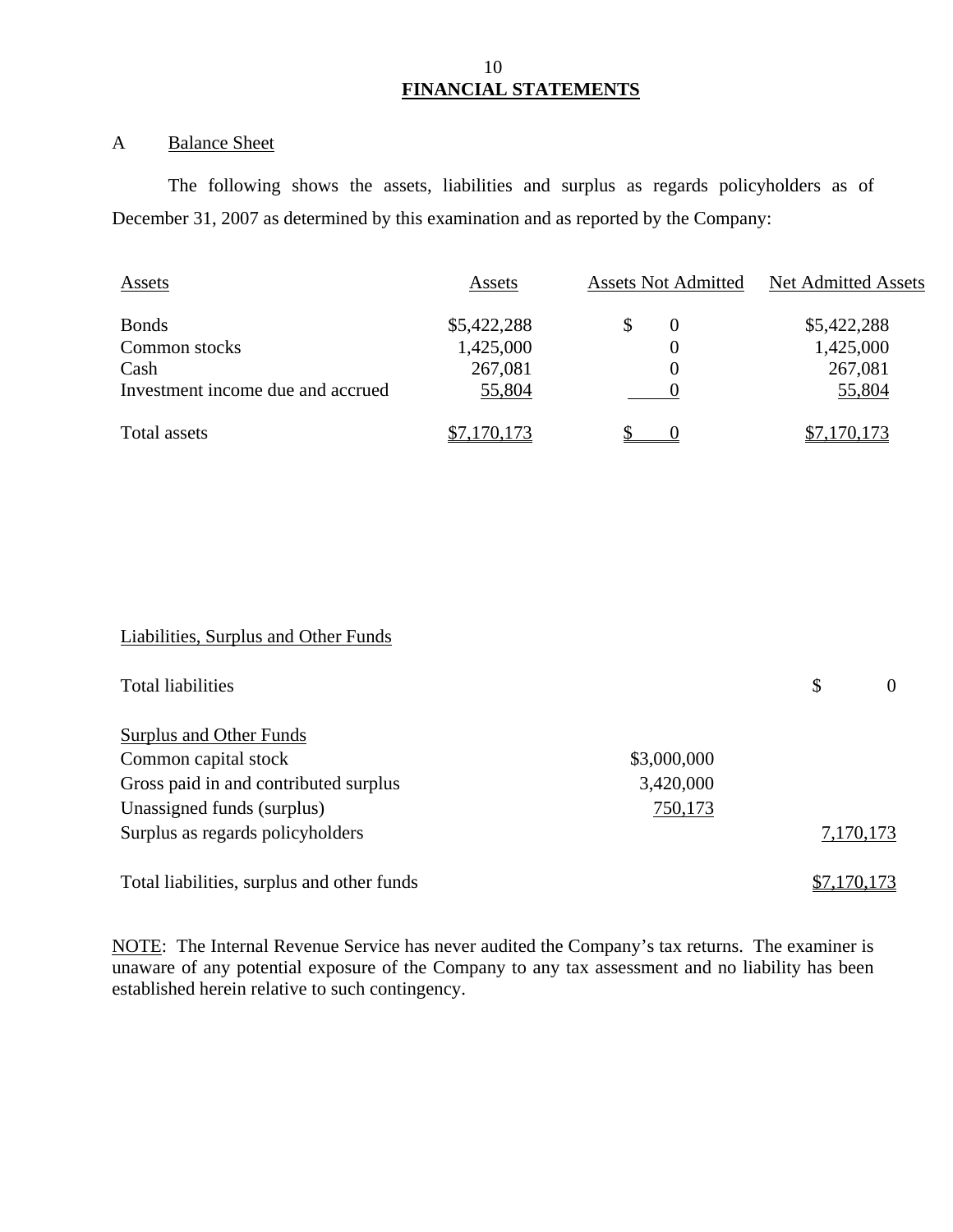# B. Underwriting and Investment Exhibit

Surplus as regards policyholders decreased \$5,535,519 during the five-year examination period January 1, 2003 through December 31, 2007, detailed as follows:

| <b>Underwriting Income</b>                                    |             |             |                |
|---------------------------------------------------------------|-------------|-------------|----------------|
| Premiums earned                                               |             | \$          | $\overline{0}$ |
| Deductions:<br>Other underwriting expenses incurred           | \$264,315   |             |                |
| Total underwriting deductions                                 |             | 264,315     |                |
| Net underwriting gain or (loss)                               |             | \$(264,315) |                |
| <b>Investment Income</b>                                      |             |             |                |
| Net investment income earned<br>Net investment gain or (loss) | \$1,613,064 | 1,613,064   |                |
| Net income                                                    |             | \$1,348,749 |                |

11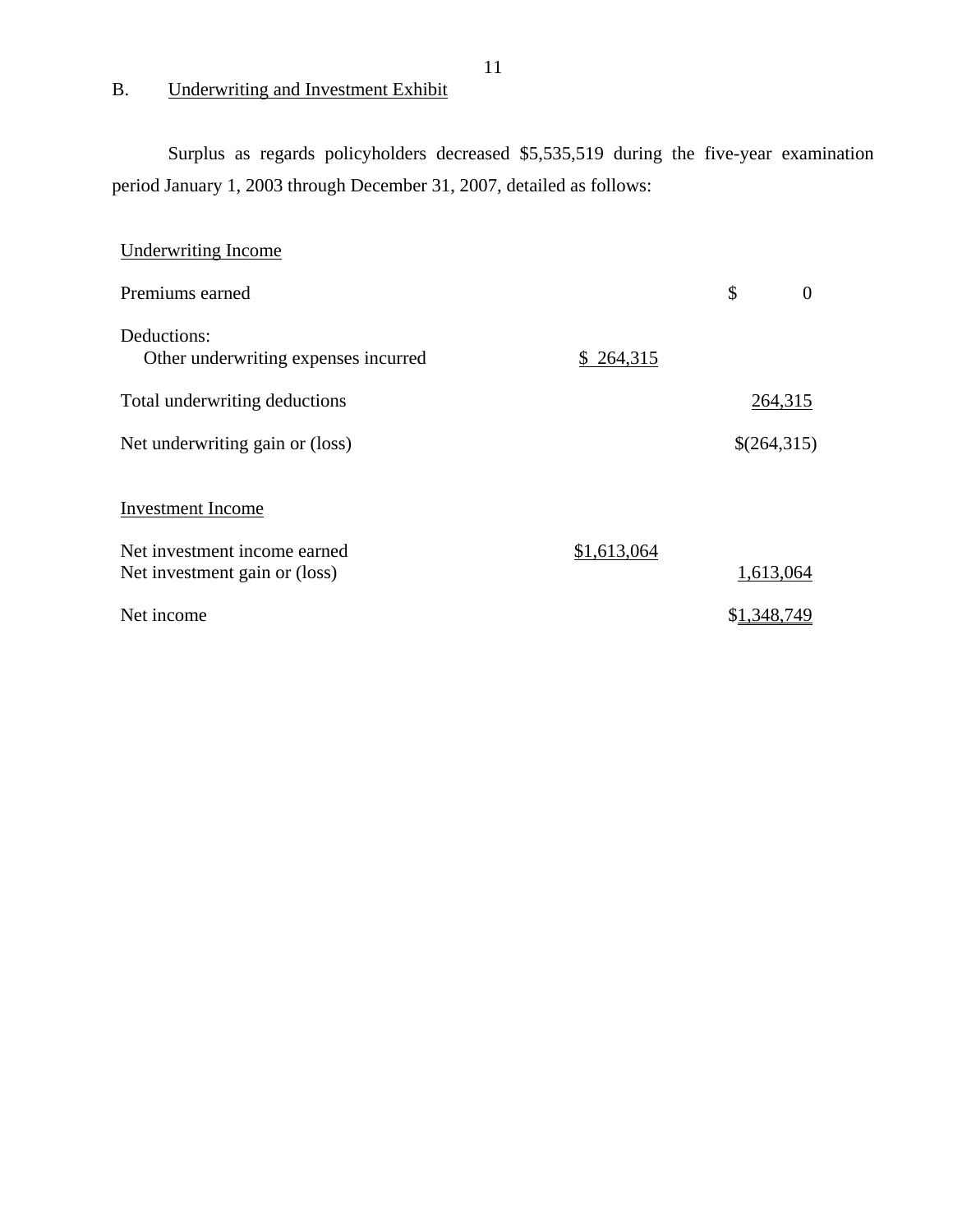## C. Capital and Surplus Account

Surplus as regards policyholders per report on examination as of December 31, 2002 \$12,705,692

| Net income<br>Capital stock redemption<br>Stock redemption – paid in and contributed surplus<br>Dividends to stockholders<br>Total gains and losses | Gains in<br><b>Surplus</b><br>\$1,348,749<br>\$1,348,749 | Losses in<br><b>Surplus</b><br>\$2,000,000<br>2,280,000<br>2,604,268<br>\$6,884,268 |             |
|-----------------------------------------------------------------------------------------------------------------------------------------------------|----------------------------------------------------------|-------------------------------------------------------------------------------------|-------------|
| Net increase (decrease) in surplus                                                                                                                  |                                                          |                                                                                     | (5,535,519) |
| Surplus as regards policyholders per report on<br>examination as of December 31, 2007                                                               |                                                          |                                                                                     | \$7,170,173 |

# **4. LOSSES AND LOSS ADJUSTMENT EXPENSES**

The examination liability for the captioned items of \$0 is the same as reported by the Company as of December 31, 2007.

# **5. COMPLIANCE WITH PRIOR REPORT ON EXAMINATION**

The prior report on examination contained seven recommendations as follows (page numbers refer to the prior report):

## ITEM PAGE NO.

## A. Management

It is recommended that board members who are unable or unwilling to attend meetings consistently should resign or be replaced. 5

Subsequent to the examination date, the Company was acquired by WRM and the entire board was replaced; therefore the recommendation is no longer applicable.

It is recommended that the Company establish procedures for disclosing conflict of interest and ensures that all directors and officers complete conflict of interest statements yearly. 6

The Company has complied with this recommendation.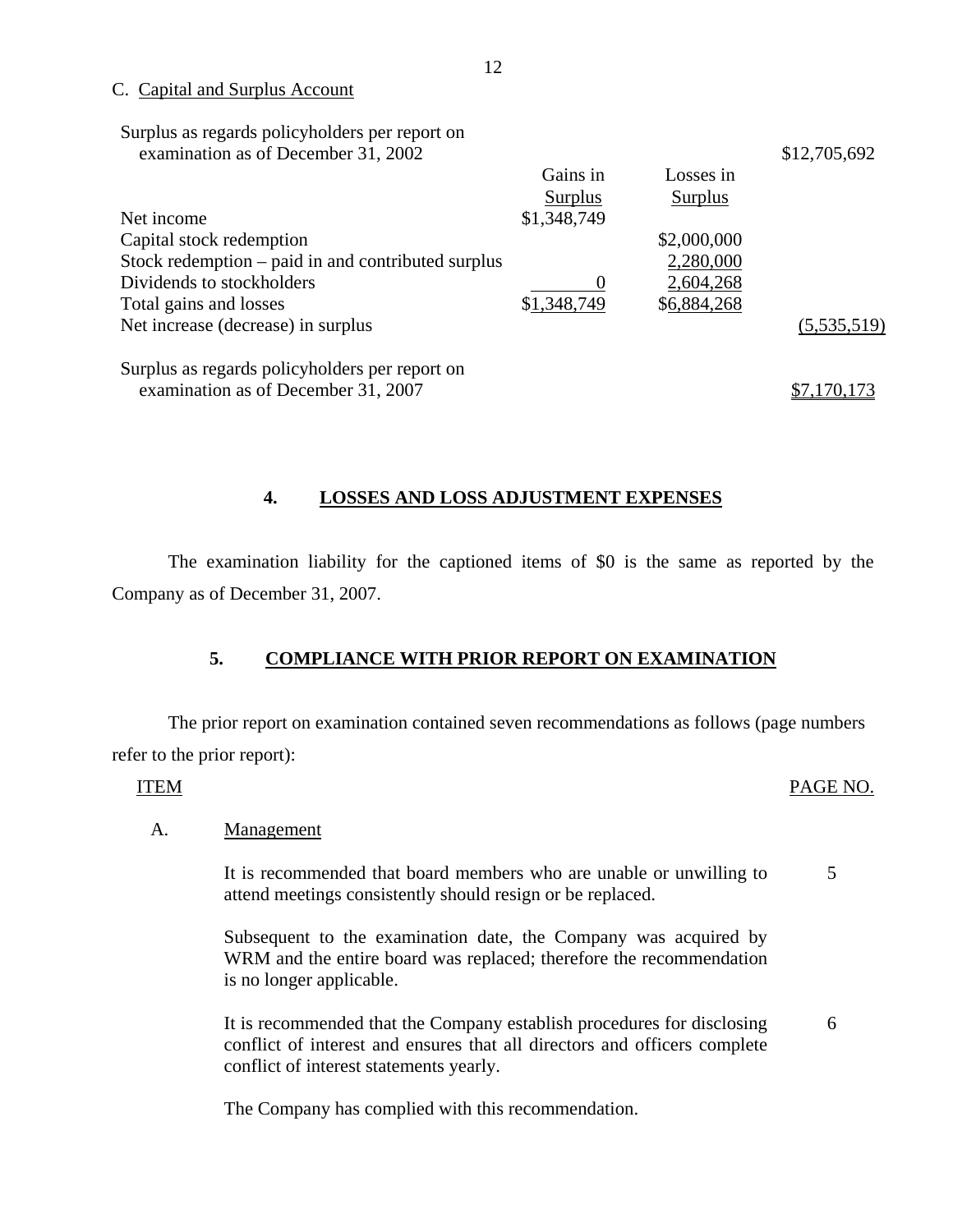9

## B. Holding Company System

It is recommended that the Company file its annual holding company registration statements in a timely manner pursuant to the provisions of Part 80-1.4 of Department Regulation 52.

Subsequent to the examination date, the Company was acquired by WRM and is no longer part of the same holding company; therefore, the recommendation is no longer applicable.

It is recommended that the Company write a formal federal tax allocation agreement with North American Enterprises, Inc. and its subsidiaries.

Subsequent to the examination date, the Company was acquired by WRM and is no longer part of the same holding company; therefore, the recommendation is no longer applicable.

It is recommended that the Company submit a formal federal income tax allocation agreement to the Department for review pursuant to Section 1505(d) of the New York Insurance Law. 9

Subsequent to the examination date, the Company was acquired by WRM and is no longer part of the same holding company; therefore, the recommendation is no longer applicable.

## C. Abandoned Property Law

It is recommended that the Company file abandoned property reports annually pursuant to the provisions of Section 1316 of the New York Abandoned Property Law. 15

The Company has complied with this recommendation.

## D. Custodial Agreement

It is recommended that the Company procure a custodial agreement in compliance with NAIC guidelines. 15

The Company has not complied with this recommendation. The Company entered into an agreement with its custodian on March 30, 2007; however, this agreement does not include the safeguards and controls in compliance with Part 1 Section IV(J) of the NAIC Financial Condition Examiner's Handbook. A similar comment is made in this report.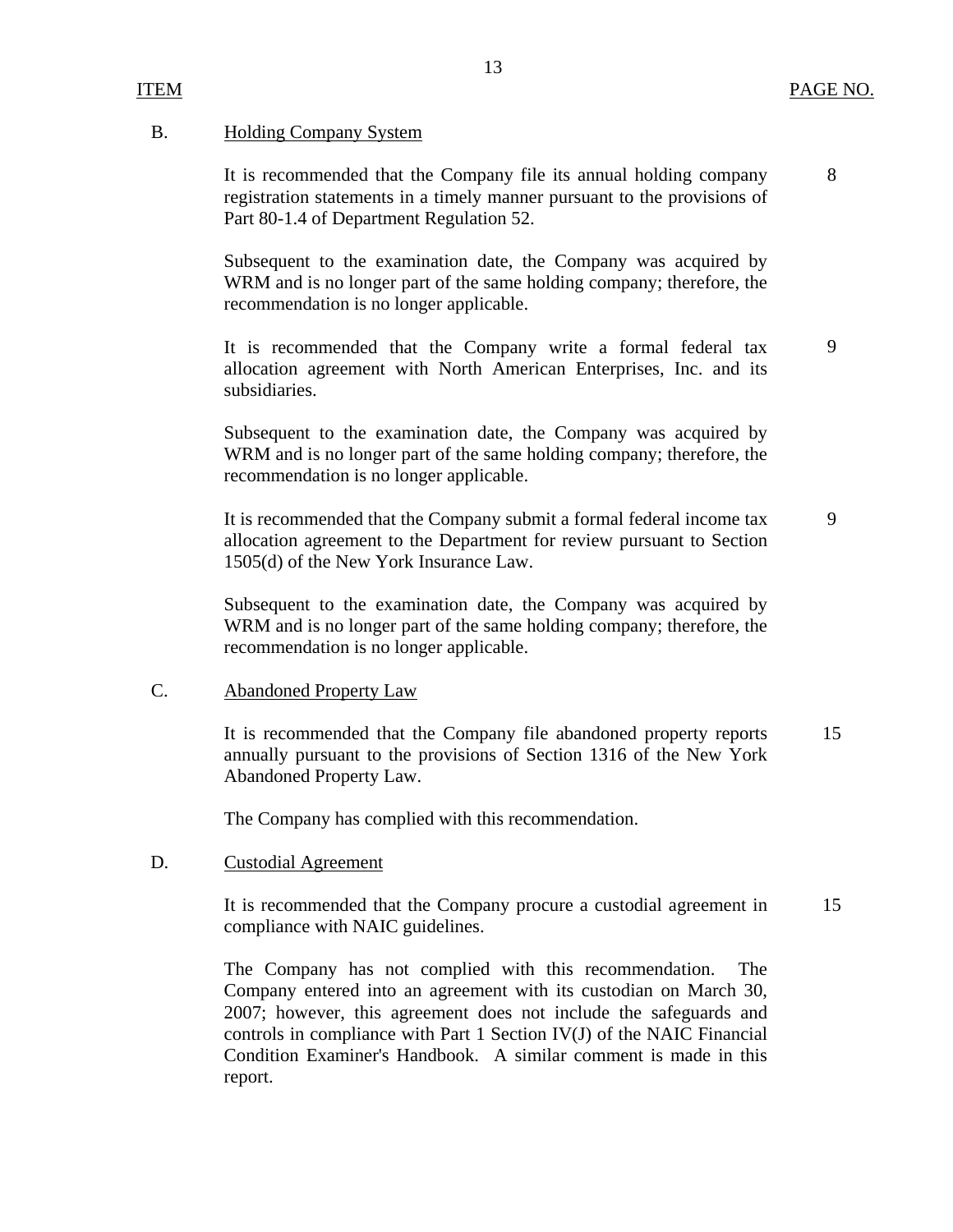# **6. SUMMARY OF COMMENTS AND RECOMMENDATIONS**

# <span id="page-15-0"></span>ITEM PAGE NO.

# A. Minimum Capital

It is recommended that the Company maintain the minimum surplus to 6 policyholders investments as required by Section 1402 of the New York Insurance Law.

- B. Accounts and Records
	- i. It is recommended that the Company revise its custodial agreement to 9 include the protective safeguards and controls in accordance with Part 1 General - Section IV(H) of the NAIC Financial Condition Examiners Handbook.
- ii. It is recommended that the Company exhibit greater care in the 10 preparation of its annual statement.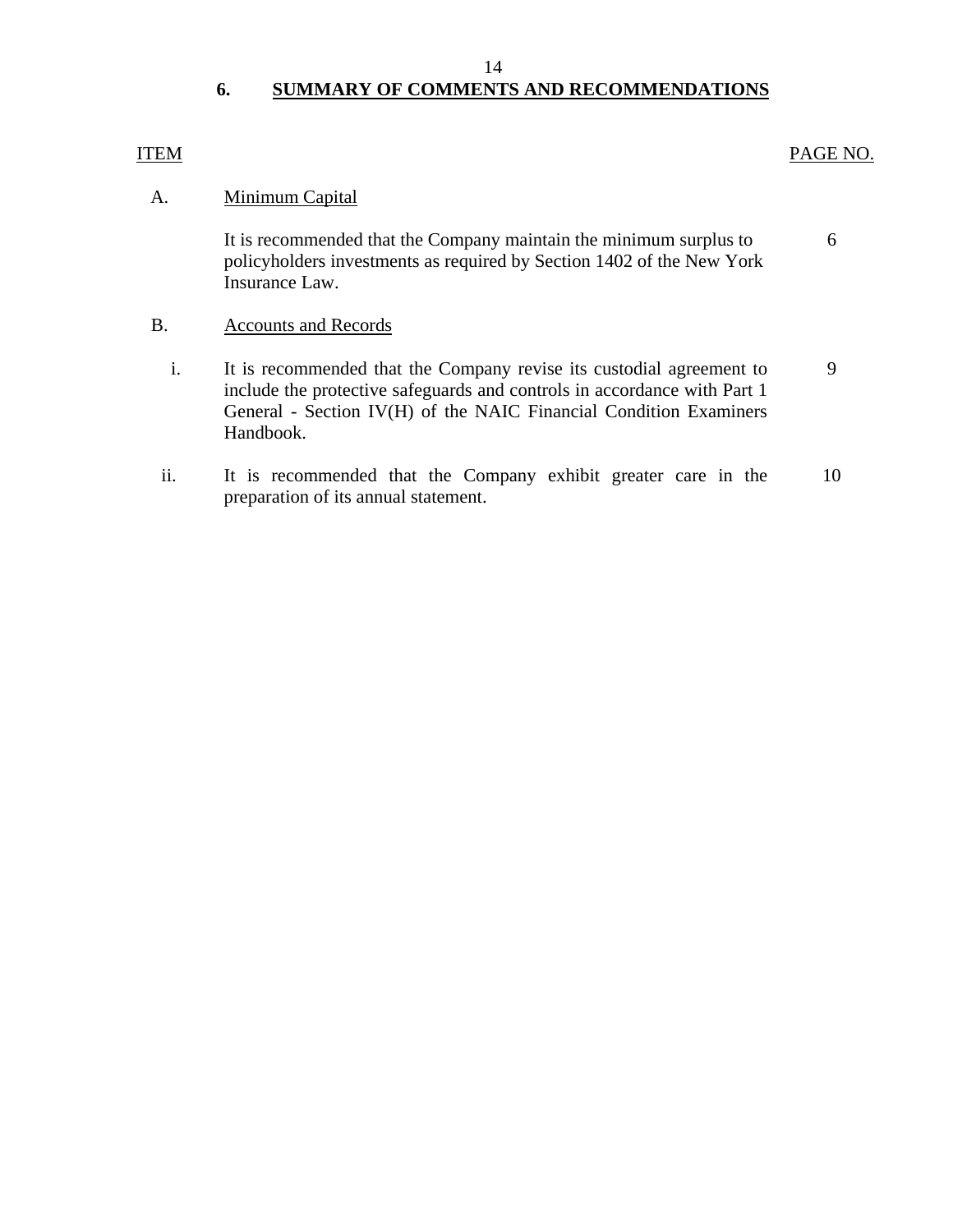Respectfully submitted,

 $\sqrt{S}$ /

 John Conley, Senior Insurance Examiner

STATE OF NEW YORK )  $)$ SS:  $\mathcal{L}$ COUNTY OF NEW YORK )

JOHN CONLEY, being duly sworn, deposes and says that the foregoing report, subscribed by him, is true to the best of his knowledge and belief.

 $\overline{\phantom{a}}$ /S/ John Conley,

Subscribed and sworn to before me

this  $\qquad \qquad$  day of  $\qquad \qquad$  , 2009.